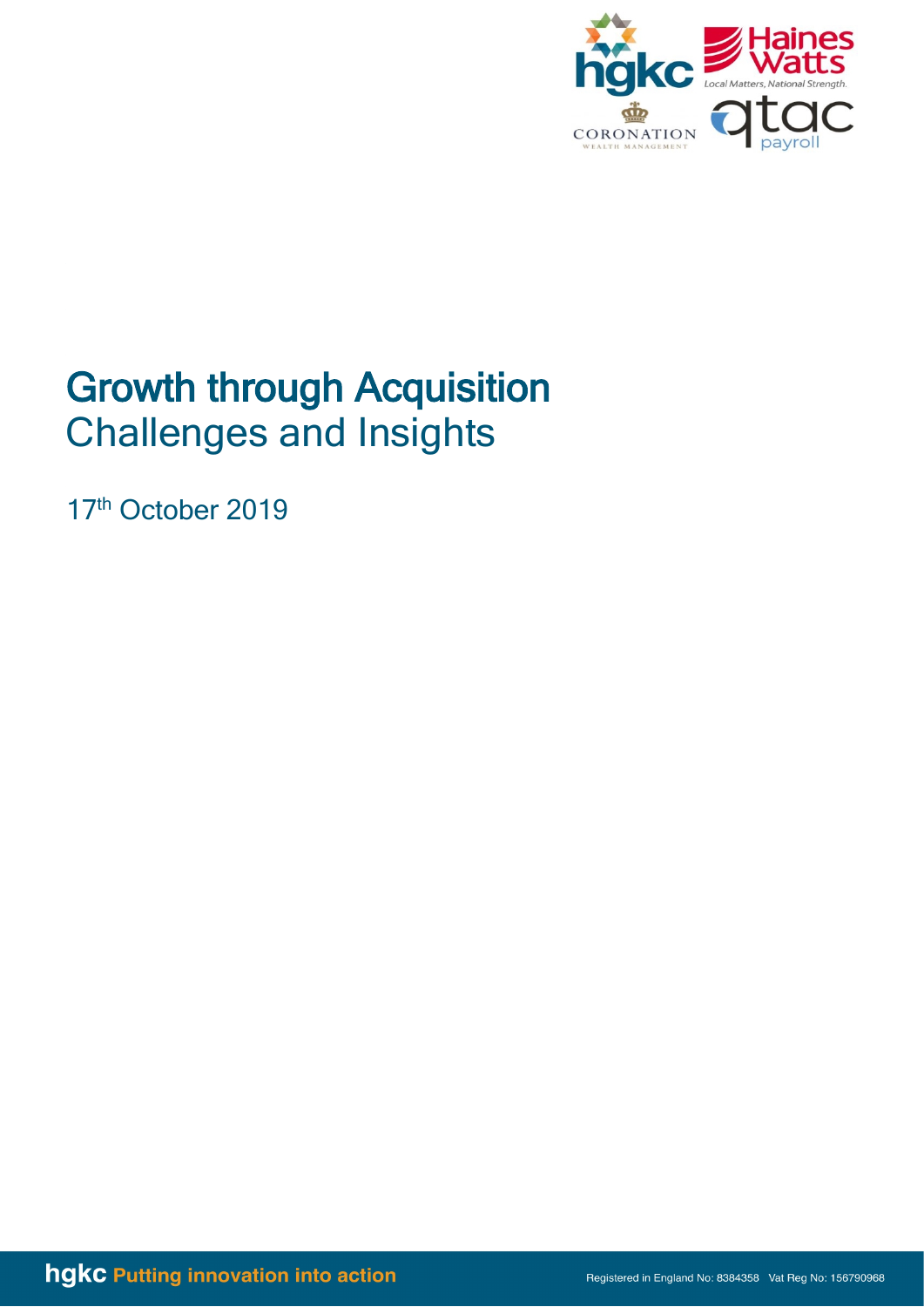

# **Challenges**

Our interview with Jason Milkins, corporate lawyer, partner and co-founder at Roxburgh Milkins, ranged across the major challenges facing any business looking to grow through acquisition, and touched on issues that might be faced by an owner thinking about selling.

At the outset, understanding the reasons why an acquisition might be a good strategy to follow is important. Whether the primary driver is strategic (access to new markets, new products or technology, or a larger customer base, removing a competitor) or financial (economies of scale), an acquisition is a strategic investment and should be planned for accordingly. This should include a detailed analysis of the return expected, how it will be delivered and measured, and when it is expected to have materialised. Investment is likely to be easier to get for assets.

Every year, millions of pounds are lost when acquisition deals don't deliver the returns expected, and often this is down to there being insufficient due-diligence – not just legal and commercial, but including background checks on key personnel; understanding market conditions and how key competitors might see the acquisition; understanding the culture of the company being acquired and what will be required to integrate two workforces together; and understanding the business model and not making assumptions about how it could fit into the way the acquiror works. Shortcuts here lead to a lack of understanding of the business being acquired. A robust legal due diligence will enable the right warranties to be put in place.

It is critical that both sides have good advisors and don't place reliance on those the firm has worked with before simply because the relationship is already there. Acquiring and integrating a business successfully requires specialists with appropriate experience and expertise.

From the seller's perspective, it is tempting to reach for a figure that sounds good, often influenced by unscrupulous 'specialist' business brokers (who will charge a monthly retainer and therefore have little motivation in completing quickly) flattering to win the business. Gaining a clear understanding of what is needed (as opposed to what is wanted) will help immeasurably in setting expectations.

If the business is not in the right place to sell, it is better to step away and take the time to get the business prepared properly. Commissioning a mock due diligence will help to understand how long it will take to satisfy commercial and legal buyer due diligence; and commissioning a valuation will help determine how much time is needed to grow a business to achieve the desired price. 'No deal is better than a bad deal'!

If the seller and the potential buyer are unable to agree on an acquisition price, consider an earn out as a way of bridging this difference of opinion.

Business owners – both buyers and sellers - are often their own worst enemies, mentally having completed the deal, or having their 'million' in the bank already, and not allowing the time to do the job properly. It's important to keep expectations in check – picturing life after a sale can lead to hasty decision making or accepting 'finger in the air' valuations.

Buying and selling a business is risky. For an acquisition to be successful, there needs to be a better than fair market value return. It is important to understand that offer price and valuation, like other terms in M&A deals, are negotiable. However, since a private company's shares are not publicly traded, the benchmarks may not be immediately clear, and the outcome of the negotiation will depend on several key factors.

The ability to demonstrate higher cost savings and, thereby higher margins, can create a material increase in deal value. Competent outsourcing partners may provide an option for risk sharing, limiting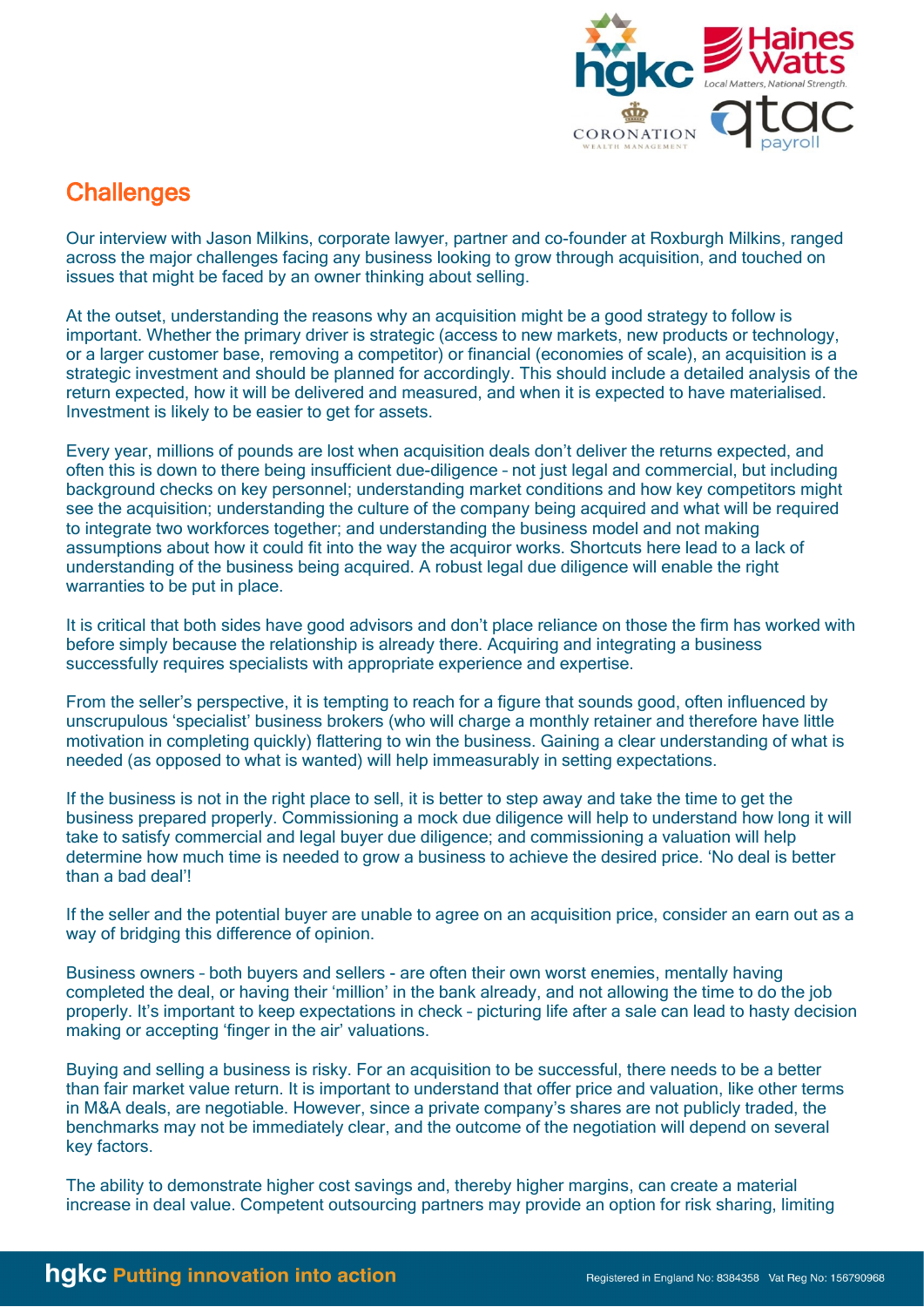

the buyer's risk, and minimizing business delivery risk by offloading non-core processes the buyer may be less capable of executing.

Preparation is vital when approaching finance providers, whether debt or equity. This applies both to the business case/rationale for the acquisition and to the due diligence. Neither lenders nor investors will offer if the due diligence is not sufficiently thorough.

Finally, before deciding to sell, consideration should be given to what protection (financial or otherwise) might be appropriate for shareholders and other key individuals. Buyers are should review what is in place to ensure clear understanding of post deal commitments they may be taking on.

# World Café Insights

# Pre-Deal commentary

## 1. Rationale

Whether buying or selling, it was recognised that knowing what your personal aims and objectives are before going into the market is important. If you are buying, this means having a clear strategy for acquisition, why you are buying – value growth, customers, assets, people, IP, etc. Trying to understand why a business is being sold is also worthwhile. This requires a clear understanding both of your market, and of the market your targets are operating in.

For sellers, there is a need to make yourself 'redundant', so that the business is be able to operate successfully without you in it on a day to day basis. It is often difficult to go through with what was likened to a 'divorce of ownership and control' – having a clear rationale to start with will help maintain focus.

## 2. Value

Valuing a privately held business is notoriously difficult, and subjective (if you are selling). How do you know whether the valuation is realistic? Do you know what the owner is willing to sell for (a business, like a house, is worth what somebody else is willing to pay). Post-completion performance earn-outs were recognised as a basis of negotiation around value. For the buyer, a detailed business benefits case is needed to try to get an idea of a price that is realistic.

# 3. Due Diligence

The key message here is take your time. Gut feel can be useful, but there is significant benefit in ensuring answers are provided to questions such as:

- Are customers tied in any way to the owner?
- Are there any required contractual provisions that might interfere with contract novation?
- $\blacktriangleright$  How is the business operating?
- Are order books healthy?
- Where are the potential roadblocks to a sale?
- ◆ What potential is there to grow the business and/or improve profitability?
- ◆ What are the market demographics is it an ageing population or a shrinking market?
- What is the risk around the customer base? The broader the base, the lower the risk.

Planning is key for all areas of due diligence, ensuring that time is made for the auditing and probing necessary to identify 'unknown unknowns'.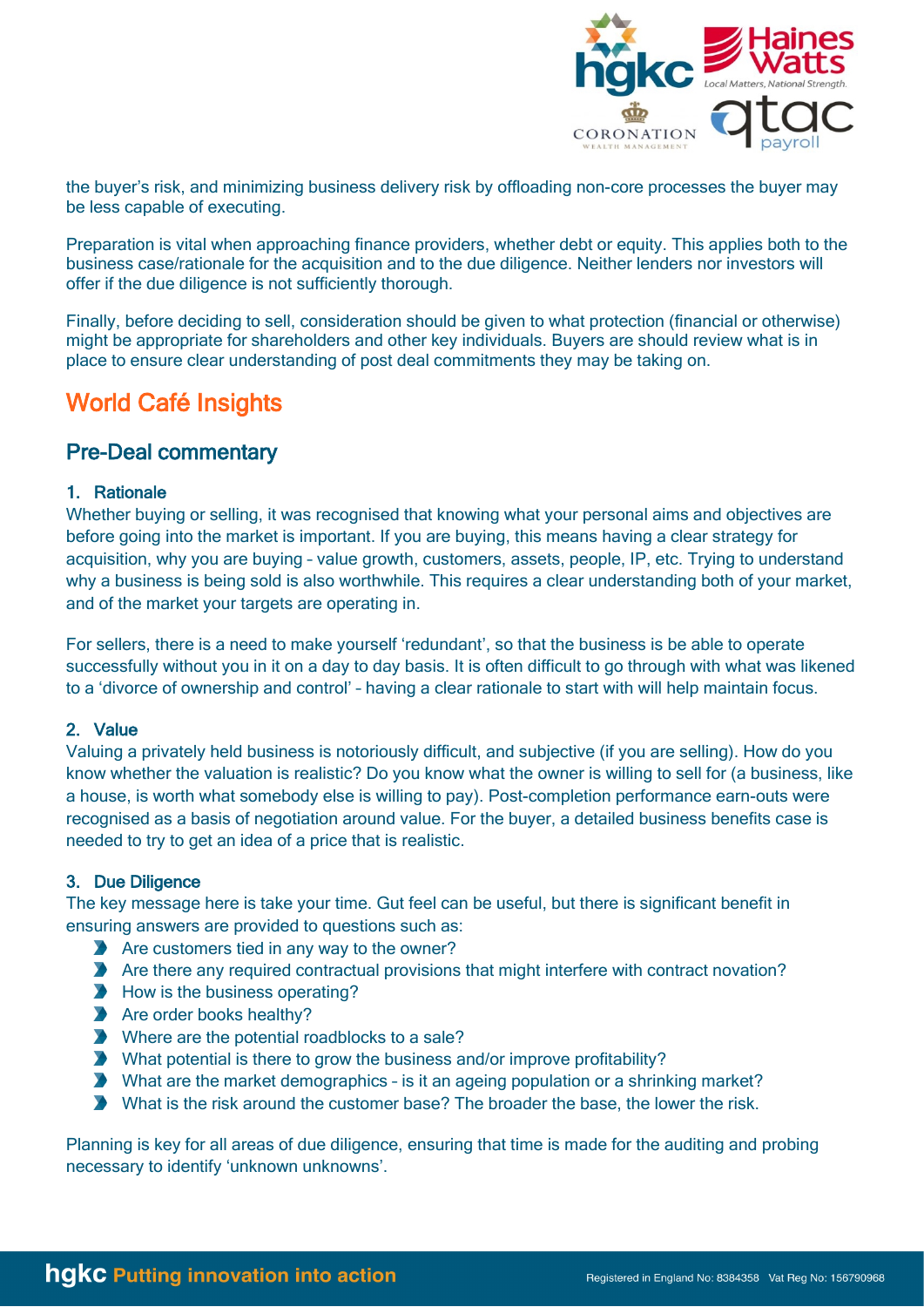

## 4. Shareholders, Directors and Management

What is the demographic of the existing management team - are they nearing retiring? What level of involvement does the incumbent owner envisage for themselves? Do any of the management team or employees have a shareholder's interest (actual or potential) in the outcome?

Buying out of family ownership can be complicated by a sense of family entitlement in the business.

## 5. People and Culture

Culture fit was recognised as critical if there are plans to integrate workforces. Migrating values is tricky, but not understanding the mind-set of both businesses involved can lead to disillusioned staff.

Staffing and HR due diligence should include behaviours, values, existing and potential talent, as well as management structure and incentives.

## 6. Operations and Risk

Detailed due diligence to gain an understanding of what will be required to run the business post-deal:

- Is the business relationship based? Are there key people required to maintain/build relationships post deal? Relationship based businesses are harder to manage.
- Are there any risks arising from potential changes planned post-deal?
- Are there any complexities around contract novation?

The time taken to contingency plan during the due diligence phase is time well spent.

# Post-Deal commentary

## 1. People & Culture

TUPE (Transfer or Undertakings (Protection of Employment) Regulations) is a process that must be followed irrespective of your plans for employees in the acquired business. The regulations cover redundancy and relocation, and specialist advice is recommended to reduce risk of recourse to employment and loss of staff.

Notwithstanding the law, failing to act on people overlaps and role duplication, leaving people nearing retirement even when their roles have changed or disappeared, and generally not facing up to staff difficulties can only lead to staff loss after the acquisition.

Differing experiences of pre-deal messages were relayed. Not doing what you say you are going to do when you first speak to transferring employees - and that includes whether you plan to integrate or leave then to operate independently - will only lead to distrust, the rapid loss of hearts and minds, and reduce the chance of realising the benefit to the business of the acquisition.

A communications plan focussed on a positive message about mutual benefit, value and interest to both sets of people, early induction into new management practices, proactively assessing development needs and career aspirations (especially of key people), and clearly defined values and expectations set up front, will all greatly assist in aligning the culture and the 'personalities' of the two businesses.

The forming–storming–norming–performing phases are all necessary and inevitable for a new team to grow, face up to challenges, tackle problems, find solutions, plan work, and deliver results. Changes need to be carefully managed.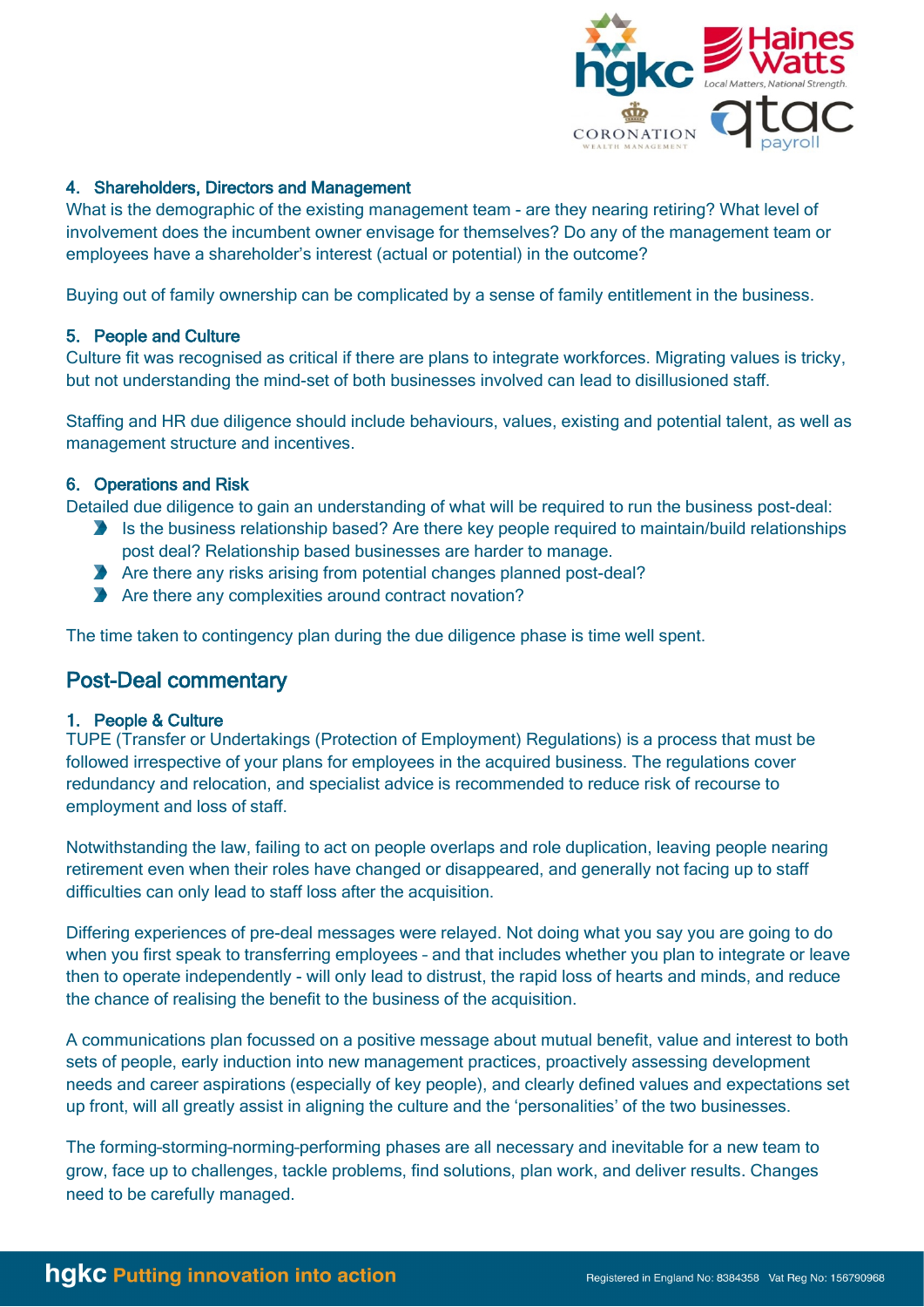

Sellers can negotiate conditions of sale that include their staff, but these cannot force people to choose to work for a new employer if they do not wish to, even if 'golden handcuffs' are in place. Analysis of the risk, potential and consequences if they leave is still necessary.

Aligning people processes, leadership development, training in new skills, cross training, career development – all need to be planned and introduced quickly after the deal is finalised.

#### 2. Skills, Roles, Retention

Understanding and then looking after key people, especially management (if the manager is good, then the care him is good), will significantly improve retention. Redefining job roles if required, changing or rebalancing skill sets, identifying new roles, dealing with job overlaps, standardising and aligning roles and responsibilities will all help to minimise loss of staff, as will aligning pay and benefits quickly.

Nor should the importance of the office environment be overlooked. It will be tempting to locate teams together, but this can create cultural silos.

#### 3. RoI & Earn-outs

An acquisition is a strategic investment, so there should be a business plan with goals and key performance indicators (KPIs) identified pre-deal. These must now be monitored.

Ideally, integration goals will also be in place, assigning RoI to alignment of values with KPIs and success criteria.

There may be processes for maximising potential in both sets of clients, and there should be a plan to fast track the value of the acquisition.

Similarly, if there are cost savings from combined resources, including any premises economies of scale, then these must be monitored to ensure they are delivered.

Equally, monitoring and measuring customer and supplier retention will be necessary.

Where earn-outs have been negotiated, mechanisms to retain key staff during the earn-out phase, and ensuring earn-out targets are properly managed and measured, will help maintain focus and ensure both sides benefit.

#### 4. Integration

People integration is not the only challenge. There should also be clear plans for systems and process integration, and regular risk analysis will be required to help keep the integration on track.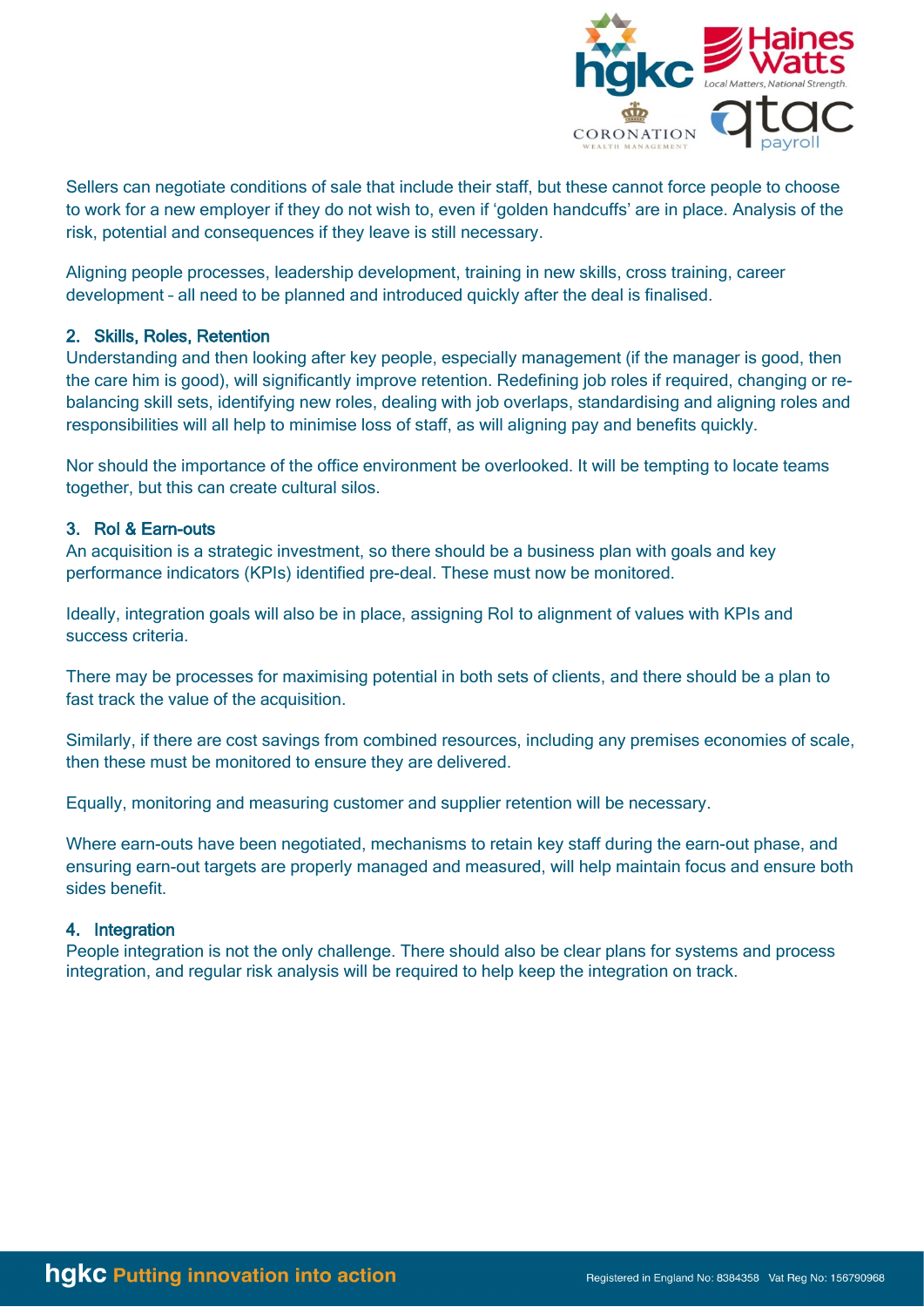

# Pre-Deal Notes

| Why                                                                                                         | <b>Culture and values</b>                                  |
|-------------------------------------------------------------------------------------------------------------|------------------------------------------------------------|
|                                                                                                             | Staff talent                                               |
| Culture - mind set                                                                                          |                                                            |
| <b>Behaviours</b><br><b>Disillusioned staff</b>                                                             | Consolidation<br><b>Motivation</b>                         |
|                                                                                                             |                                                            |
| Personal aims                                                                                               | <b>Values</b>                                              |
| Integration                                                                                                 | Family business entitlement!                               |
| <b>Gut feel!</b>                                                                                            | <b>Purchase of Family Business</b>                         |
| Best fit?                                                                                                   | Contract restriction and value                             |
| Commercial                                                                                                  | Post-performance earn-outs                                 |
|                                                                                                             | Unknown / known unknown                                    |
| Ageing Population - is your market growing?                                                                 | Groundwork                                                 |
| <b>Calculating net benefit</b>                                                                              | Demographics                                               |
| Migrating values is tricky                                                                                  | <b>Customers</b>                                           |
|                                                                                                             | <b>Deadlock</b>                                            |
| Staffing and HR due diligence                                                                               | <b>Culture fit</b>                                         |
| "Divorce of ownership of control"                                                                           | Contracts - novation                                       |
| Management of incentives                                                                                    |                                                            |
| Demographic of management team - are they nearing<br>retiring?                                              | Planning key all areas of D/D                              |
| Management team                                                                                             | Management A/C                                             |
| <b>Structure and capabilities</b>                                                                           | Growth from the acquisition                                |
| Shareholders interest of employees                                                                          | Profitability                                              |
|                                                                                                             | <b>Standard D/D</b>                                        |
| Level of involvement of owner / manager                                                                     | <b>Commercial / Tailored</b>                               |
| Are customers tied to owner?                                                                                |                                                            |
| Relationship based difficult to manage                                                                      | Value - what is the correct value?                         |
| Making yourself redundant                                                                                   |                                                            |
| Structural planning                                                                                         | Focussed                                                   |
| <b>Directors</b>                                                                                            | <b>Contingency planning</b>                                |
|                                                                                                             | <b>Financials</b>                                          |
| Be clear on why you are buying: value, customers,<br>assets, people?                                        | <b>HR</b>                                                  |
| Realistic valuations - how?                                                                                 | Rationale for sale                                         |
| Why are they selling? Their Incentives                                                                      | <b>Transparency</b>                                        |
| Emotive. What are they willing to sell for                                                                  | Integration                                                |
|                                                                                                             | <b>Time</b>                                                |
|                                                                                                             | <b>Values</b>                                              |
| Financials due diligence                                                                                    | <b>Unknown unknowns</b>                                    |
| What gets reviewed?                                                                                         | Real life vs reality                                       |
| Auditing (probing)                                                                                          | Do behaviours match the value statements?                  |
| <b>Valuations?</b>                                                                                          | <b>Take time</b>                                           |
| Transition of contracts post sale                                                                           | Dirty hands due diligence - get stuck in                   |
| Order books?                                                                                                | Culture part of planning                                   |
| Contractual set up of customers -> migration                                                                | Unrecognised talent in acquisition                         |
| Roadblocks to sale - What other roadblocks?                                                                 |                                                            |
| Required contractual provisions                                                                             | Why W.S.M. half of catchment area is water                 |
|                                                                                                             | <b>Take time</b>                                           |
|                                                                                                             | Protect staff? Jobs?                                       |
|                                                                                                             |                                                            |
| Management a/c                                                                                              |                                                            |
| How you going to make this business successful<br>What potential liabilities lie in the business, including | How is the business operating?<br><b>Culture</b>           |
| profitability                                                                                               |                                                            |
| Building relationships and sales                                                                            | <b>Skill set</b>                                           |
| Action plans to bring changes to and risks to make the                                                      | Clear strategy and focus on acquisition at the start       |
| business successful                                                                                         |                                                            |
| Planning                                                                                                    | Lower risk to buy a broad customer base vs a narrow<br>one |
|                                                                                                             |                                                            |

# hgkc Putting innovation into action